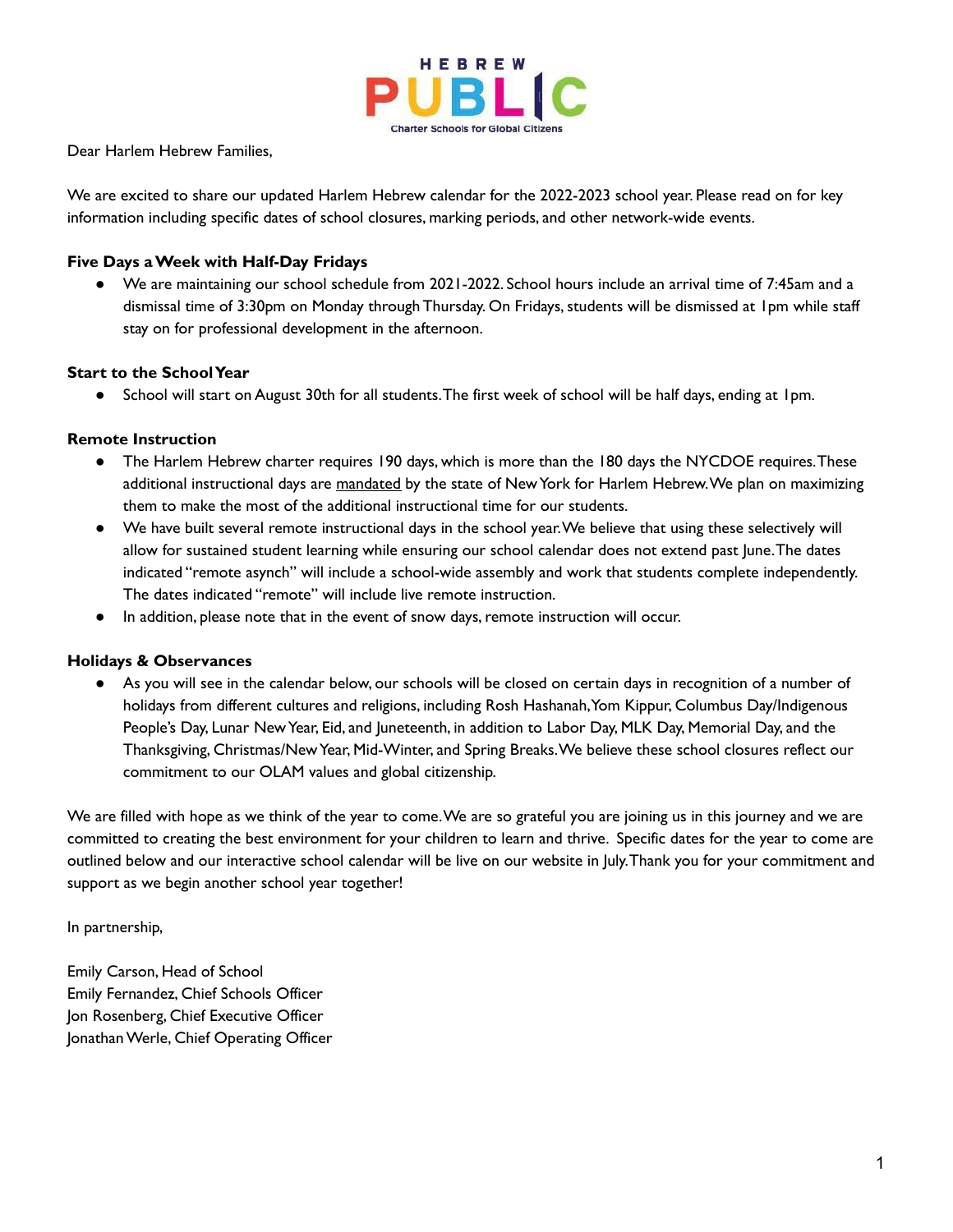

# **2022-2023 Hebrew Public Calendar**

## **General Notes:**

- August 30th: First Day of School, half day. August 29th-9/2 are half days.
- June 26th: Last Day of School, half day
- Family conferences will be in-person 1/2 days with a 12pm dismissal to allow our staff to effectively meet with all families.All other half days including Fridays will be a 1pm dismissal
- Harlem has 190 school days scheduled (as per charter). 180 are in person.We are using remote asynchronous days over April Break and February break to ensure we meet our charter requirements.
- This calendar does not reflect the full set of assessments (e.g. monthly quizzes).

### **School Closings**

September 5: Labor Day September 26-27: Rosh Hashanah October 5:Yom Kippur October 10: Indigenous Peoples' Day November 24-25:Thanksgiving December 26-January 2: Winter break January 3: Professional Development (staff attend, students asynch) January 16: MLK Day January 23: Lunar New Year (observed) January 27: Professional Development (staff attend, students asynch) February 20-24: Midwinter Break April 6-14: Spring Break (Passover, Good Friday and Easter observed) April 21: Eid May 29: Memorial Day June 19: Juneteenth

### **Half Days (9) All half days end at 1pm unless otherwise noted.**

August 30-September 2: Half days for students (in-person) October 4: Half Day for students (in-person) November 17: Half Day for students (in-person, 12pm dismissal for Family Conferences) November 23: Half Day for students (remote) December 23: Half Day for students (remote) February 2: Half Day for students (in-person, 12pm dismissal for Family Conferences) April 5: Half day for students (in-person) April 27: Half Day for students (in-person) May 11: Half Day for students (in-person, 12pm dismissal for Family Conferences) June 26: Half Day for students (in-person)

### **Remote Days (9)**

November 23: Half Day for students (remote) December 23: Half Day for students (remote) January 3: PD Day